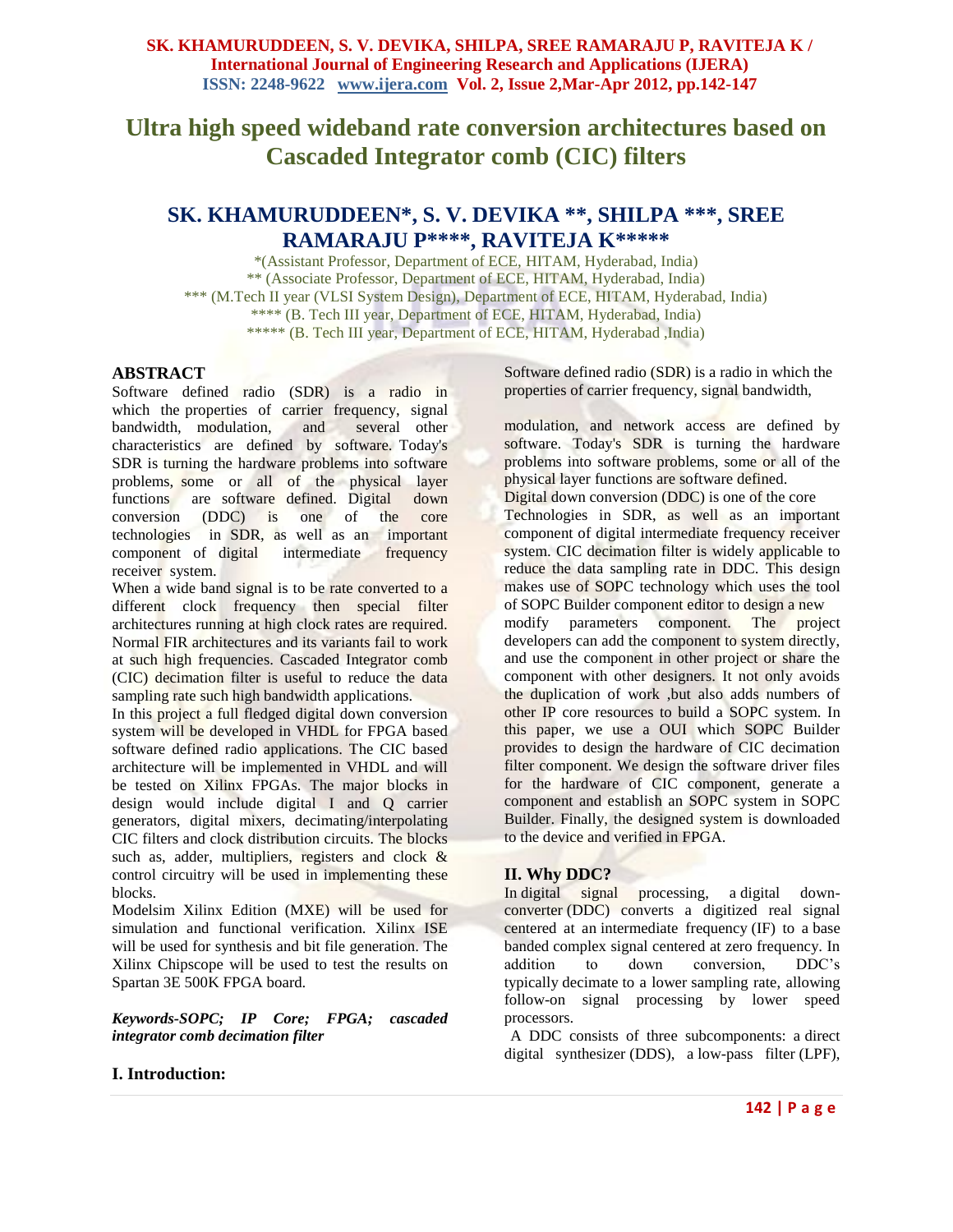and a [down sampler](http://en.wikipedia.org/wiki/Downsampling) (which may be integrated into the low-pass filter).

Digital Down-Converter (DDC) is a key component of digital radios. The DDC performs the frequency translation necessary to convert the high input sample rates found in a digital radio, down to lower sample rates for further and easier processing.

The DDC consists of a Numeric Controlled Oscillator (NCO) and a mixer to down convert the input signal to baseband. The baseband signal is then low pass filtered by a Cascaded Integrator-Comb (CIC) filter followed by two FIR decimating filters to achieve a low sample-rate.

The DDS generates a [complex sinusoida](http://en.wikipedia.org/wiki/Negative_frequency#Complex_sinusoids)l signal at the intermediate to down converting by creating a difference signal at the IF minus the DDS frequency, they also up convert, generating an unwanted signal at the sum of the two frequencies.

A fundamental part of many communications systems is Digital down Conversion (DDC). Digital radio receivers often have fast ADC converters delivering vast amounts of data; but in many cases, the signal of interest represents a small proportion of that bandwidth. A DDC allows the rest of that data to be discarded, allowing more intensive processing to be performed on the signal of interest.

As an example, consider a radio signal lying in the range 39-40MHz. The signal bandwidth is 1MHz. However, it is often digitized with a sampling rate over 100MHZ, representing in the region of 200Mbyte/second.

The DDC allows us to select the 39-40MHz band, and to shift its frequency down to baseband. Once this is complete, the sampling rate can be reduced – with a 1MHz bandwidth, a sampling rate of 2.5MHz would be fine - giving a data rate of only 5Mbyte/second. This is shown in Figure.



An Overview of DDC Function..

Any suitable low-pass filter can be used including [FIR,](http://en.wikipedia.org/wiki/Finite_impulse_response) [IIR](http://en.wikipedia.org/wiki/IIR) and [CIC](http://en.wikipedia.org/wiki/Cascaded_integrator-comb) filters. The most common choice is a FIR filter for low amounts of decimation (less than ten) or a CIC filter followed by a FIR filter for larger down sampling ratios.

DDC's are most commonly implemented in logic in [field-programmable gate arrays](http://en.wikipedia.org/wiki/Field-programmable_gate_array) or application-<br>specific integrated circuits. While software [specific integrated circuits.](http://en.wikipedia.org/wiki/Application-specific_integrated_circuit) While software implementations are also possible, operations in the DDS, multipliers and input stages of the low pass filters all run at the sampling rate of the input data. This data is commonly taken directly from [analog to](http://en.wikipedia.org/wiki/Analog_to_digital_converter)  [digital converters](http://en.wikipedia.org/wiki/Analog_to_digital_converter) (ADC's) sampling at tens or hundreds of MHz, which is beyond the real time computational capabilities of software processors.

The front end part of many communications systems is Digital Down Conversion (DDC). This allows a signal to be shifted from its carrier (or IF) frequency down to baseband. The technique greatly simplifies the amount of effort required for subsequent processing such as correlation, demodulation etc.

The conventional analog radio uses analog down conversion which does not have scope for reconfigurability. From last two decades the digital down conversion is performed in processor kind of environment which overcomes the disadvantages of analog technique to some extent. In the current technology either ASICs or FPGAs are used for this purpose. The DDC ASICs are of two types; ASICs implemented for standard protocols like GSM, CDMA, WCDMA etc. Second category is the ASICs implemented for wide range of applications. Texas instruments GC4016 can be considered as an example for second category of ASICs.

#### **III. Cascaded Integrator comb (CIC) decimation filter ARCHITECTURE:**

The CIC filter architecture is based on the FIR Pre filtering techniques, it first proposed by Hogenauer There are two forms of CIC filter: One is decimation filter, the other is interpolation filter. The CIC decimation filter is the concatenation of integrators and comb filters, it consists of an integrator section operating at the high sampling rate, a decimator section and a comb filters section operating at the low sampling rate . The integrators section and comb Filters section are separated b y decimator section.

The impulse response of the CIC decimation filter can be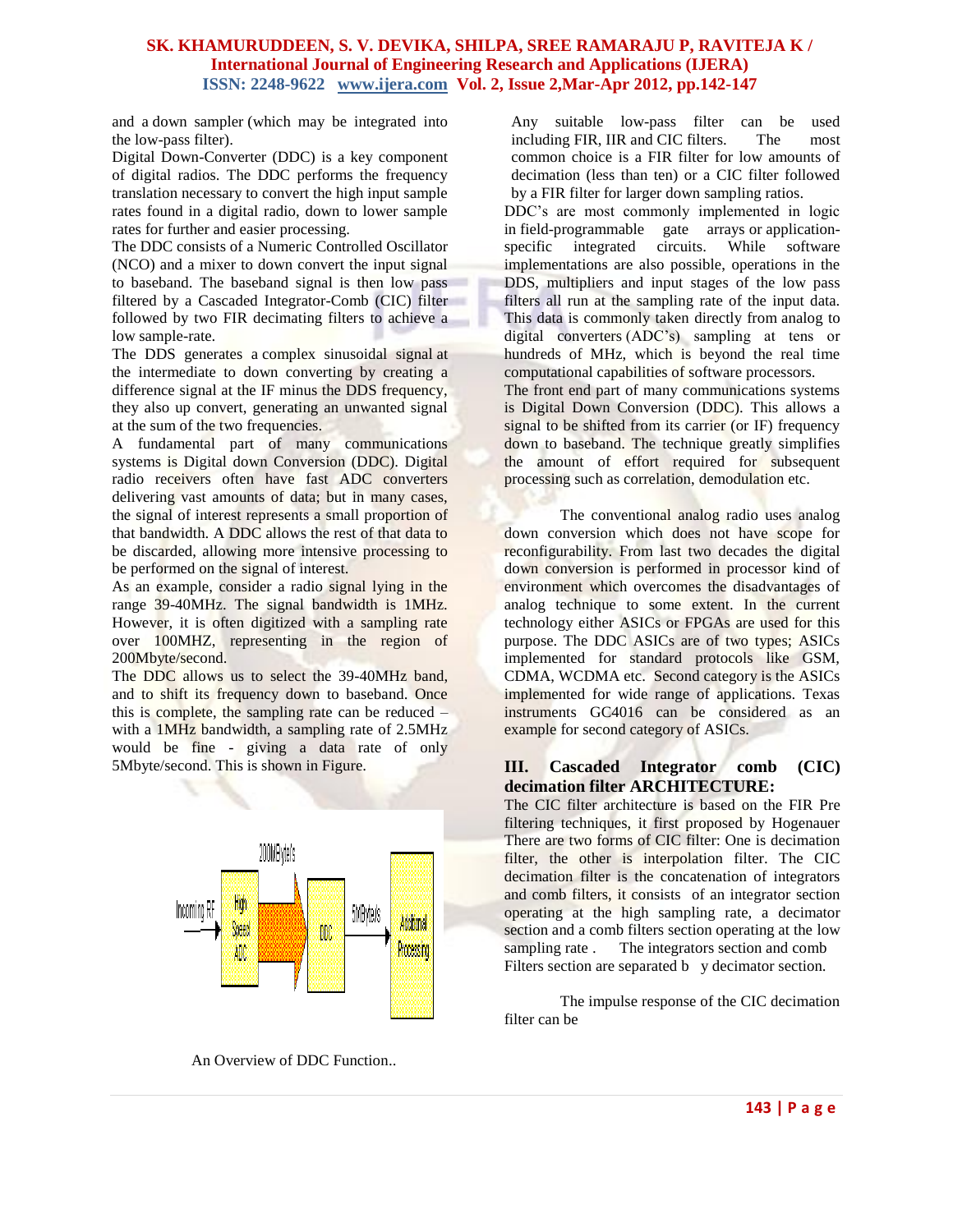$(4)$ 

Expressed as:

$$
h(n) = \begin{cases} 1 & 0 \le n \le RM - 1 \\ 0 & \text{other} \end{cases} \tag{1}
$$

From (1), R is decimation rate, M is differential delay factor.

Z-domain transfer function:

$$
H(z) = \sum_{n=0}^{RM-1} h(n) \times z^{-n} = \frac{1 - z^{-1}}{1 - z^{-1}} = H_1(z) \times H_2(z)
$$
 (2)  
Integrate *r* transfer function:

 $H_{\rm i}$ 

$$
H_1(z) = \frac{1}{1 - z^{-1}}
$$
 (3)  
Comb filters transfer function:

 $H_2(z) = 1 - z^{-RM}$ 

Fig. 1 shows the basic implementation diagram of the nulti-stage CIC decimation filter.



Figure 1. multi-stage CIC decimation filter implementation diagram Determinate factors of the performance of N-stage CIC decimation filter. The parameter N is used to control the stop band attenuation, stop band attenuation will be greater with the increase of N, but the pass band aliasing droop becomes worse. So N can not choose too large, N is usually not more than 5. The differential delay factor M is used to control the zero position, the increase of M can effectively reduce the pass band aliasing, but the main lobe of the pass band attenuation will be too large, so M is usually set to 1 or 2. Decimation factor R is used to determine the sampling frequency of the signal after

decimate. R determines the main lobe and side lobe width with the delay factor M together. In this design, we select  $N= 5$ ,  $M= 2$ , decimation factor R can be adjustable.

#### **IV. IMPLEMENT OF CIC DECIMATION FILTER IP COREL:**

Usually, the user defined IP core consists of two main sections: hardware design and software design. Hardware design includes three sections: task logic, register and Avalon bus interface. Software design includes five main files: driver header file, register header file, driver source code file, configuration file and test file.

#### **A. Hardware Design:**

VHDL (VHSIC description language) is used to describe the hardware design section. The component editor in SOPC Builder provides a GUI to create the Hardware design of CIC decimation filter IP Core.

In the hardware design section, the VHDL document is altrea avalon cic.vhd. In this document, the definition of the entity conclude system clock signal (CLK), input signal (DIN), output signal (DOUT, CLK2), Avalon bus interface signals, two generic variables n and m: n sets the median of output signal, n can be set to the maximum output of 8 bits; m is the decimation factor, m can be set to the maximum

extraction of 24 times.First, in the VHDL document, we define the task logic of the CIC decimation filter IP core, the input signals send in the input signal register (din Jeg), the data of din Jeg access to a fifthorder integral section, then through a decimator.

section with decimation factor R, export the output signal clk2 which is the clock of comb filters section. The data of integral register access to comb filters section, finally get the output signal DOUT. Second, we define two registers which achieve the signal of task logic to exchange the information of the outside world. The registers section include three register: control register (ctlJeg) and the input signal register. Table 1 shows the list of internal registers. Meanwhile set three registers' separate offset that mapped the Avalon port address space. Avalon user interface use the base address + offset to read and write each register.

#### **TABLE I. INTERNAL REGISTERS**

| Register | <b>Offset</b> | Access | <b>Description</b> |
|----------|---------------|--------|--------------------|
| din reg  |               | R/W    | input signal       |
| ctl reg  |               | R/W    | output enable      |

The programs which define the internal registers' address are as follows:

process(address) begin int reg selected <= '0'; din reg selected <= '0'; ctl reg selected <= '0'; case address is

when"O  $1" = \text{dimJ eg}$  selected $\leq$ "; when"l O"=>ctlJeg\_selected<='l'; when others=>null; end case; end process;

Third, we use Avalon Slave interface to design the CIC component Avalon bus interface, Avalon Slave uses less Avalon signal to read and write internal registers. In this design, the CIC component is an Avalon Slave peripheral interface component. Table 2 shows the list of Avalon Interface Signal.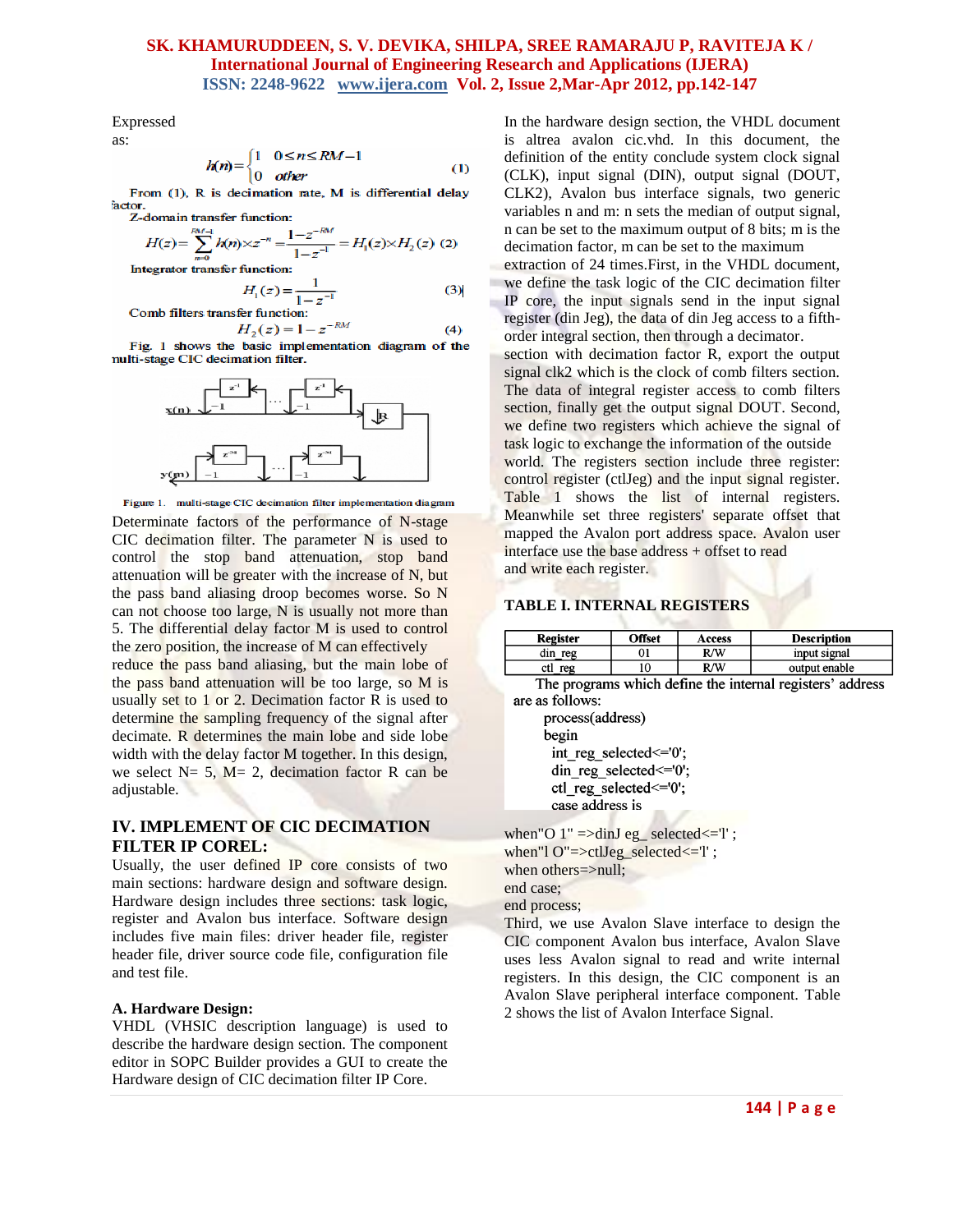| <b>Signal Name</b><br>in HDL | <b>Interface</b>  | <b>Avalon Signal</b><br><b>Type</b> | Bit<br>Width | <b>Direction</b> |
|------------------------------|-------------------|-------------------------------------|--------------|------------------|
| clk                          | clk               | clk                                 |              | input            |
| reset n                      | clk               | reset n                             |              | input            |
| clk2                         | $c$ <sub>k2</sub> | export                              |              | output           |
| dout                         | dout              | export                              | $n-1$        | output           |
| chipselect                   | avalon slave      | chipselect                          |              | input            |
| address                      | avalon slave      | address                             | 2            | input            |
| write                        | avalon slave      | write                               |              | input            |
| writedata                    | avalon slave      | writedata                           | 32           | input            |
| read                         | avalon slave      | read                                |              | input            |
| byteenable                   | avalon slave      | byteenable                          | 4            | input            |
| readdata                     | avalon slave      | readdata                            | 32           | output           |

#### **TABLE II AVALON INTERFACE SIGNAL**

#### **B.Soft ware Design:**

The Nios II IDE development flow is an integrated environment in which you can create, modify, build, run, and debug Nios II programs with the Nios II IDE GUI. The Nios II IDE flow does not use the Nios II Software Build Tools. The makefiles it creates cannot be user-managed. This flow provides limited control over the build process and the project settings, with no support for customized scripting. We provide software drivers files for the CIC component hardware, and create a software driver to integrate into the Nios II hardware abstraction layer (HAL) [6]. CIC software section is the design of the CIC drivers and applications, the drivers include register macro, CIC statement function prototypes and CIC functions. The functions of applications can read and write the data of these registers, control the output of CIC component, and illuminate the LED display Module on SOPC comprehensive experimental testbed. The first step of software design is creating a device registers header file which uses to describe the registers of equipment. In this design, the device registers header file is altera avalon cic Jegs.h. It not only to uses the macro symbols to describe the use of three registers, but also gives the method to write or read registers. Take the input signal register as an example: I)

lORD ALTERA AVALON CIC DIN REG(base) - - - - - IORD(base, IOWR AL TERA A V ALON\_ CIC DIN REG(base,data IOWR(base, I, data) ALTERA AVALON CIC DIN REG MSK - - - - - (OxFFFFFFF  $\lambda$ AL TERA AVALON CIC DIN\_REG OFST

(0)

The altera avalon cic routines' file is the driver header file, this file declares-the-function prototypes which access CIC decimation filter IP core.The altera avalon cic routines.c is the driver source code file which defines and writes the CIC decimation filter component functions.To facilitate the project management and compilation,the software design provides three documents: Mak efile,altera avalon cic sw.tcl, altera avalon cic hw.tcl.The altera avalon cic sw.tcl document is the softwaredriver configuration document, it specifies the path of .H and. C document that associate with the CIC components.The altera avalon cic hw.tcl is a component file which used to define the output of the IP core hardware design section, it generates automatically when use the component editor to create component in SOPC Builder system, the component editor saves it in the directory where the source VHDL file is located.

#### **C. Equipment Verification:**

In Quartus II 7.2, we establish a new project, we use SOPC Builder component editor to mak e the hardware design and software design to package into a CIC decimation filter component, and mak e the CIC component appear in SOPC Builder's list of available components, we can use the component in other project and share the component with other designers. We add CPU, RAM, JTAG IP core resources, generate a simple SOPC system. The Fig. 2 is the CIC component top level block diagram. Compile this system in Quartus II 7.2, and the designed system is downloaded to SOPC comprehensive experiment testbed which conclude the EPICI2Q240C8N device, LED display module, JTAG interface, LCD display module, etc. In order to verify the performance of the CIC component, a new project is established in NIOS II, we write the test document, compile and run the test program.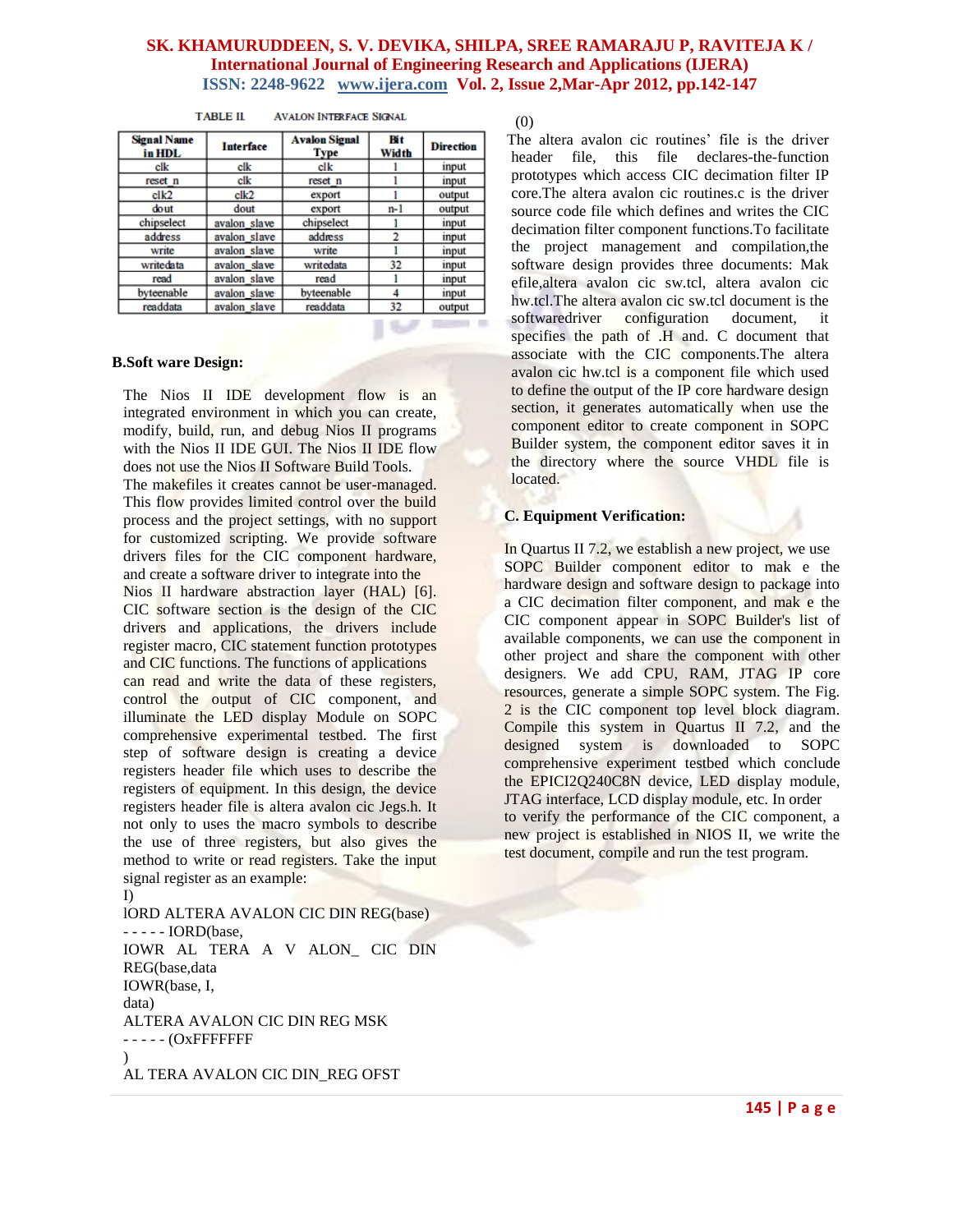

Figure 2. Top level block diagram

In this design, the generic variables n is set to 8, so the output signal is 8 bits. We observe the running phenomenon of LED display module on SOPC comprehensive experiment testbed, extract briefly the running results of LED display module in different parameters and input signals. The results is verified the correctness of the system. Table 3 shows the

running results of LED display module. In the LED display Column, there are eight little lights in LED display module display the results of output signal, we use" I" to indicate the little light is on, use "0" to indicate the little light is off.

**TABLE III. LED DISPLAY** 

| <b>Stage</b> | <b>Differential</b> | <b>Decimation</b> | Input | LED      |
|--------------|---------------------|-------------------|-------|----------|
|              | delay factor M      | factor R          | Din   | display  |
|              |                     | 20                |       | 10100000 |
|              |                     | 20                |       | 11100000 |
|              |                     | 20                |       | 10000000 |
|              |                     | 24                |       | 00100000 |
|              |                     | 24                |       | 01100000 |
|              |                     | 24                |       | 10000000 |

#### **CIC based DDC - Chipscope results:**





#### **V. Conclusion & Future Work:**

This paper researches on the theory of CIC decimation filter structure. In SOPC Builder, we use the component editor to design a new modify parameters CIC decimation filter component which selecting  $N= 5$ ,  $M= 2$ , R can be adjustable. Then we add other relevant components to build a SOPC system. Aiming at validating on FPGA, we establish a test file to run the SOPC system in NIOS II. At last we download the system to the EPICI2Q240C8N device on the SOPC comprehensive experiment testbed, observe results of LED display module in different parameters and input signals. Experimental results show that the designed CIC decimation filter component can be implemented successfully based on FPGA, and proves that the functions of CIC decimation filter component are programmable, reliable, and portable.

#### **References:**

- [1] Qiyue Zou, Mohyee Mikhemar, Ali H.Sayed, "Digital Compensation of Cross-Modulation Distortion in Software-Defined Radios," IEEE Journal of Selected Topics in Signal Processing, vol. 3, no. 3, pp.348-361, June 2009.
- [2] J.Mitola, "The Software Radio Architecture," IEEE Communications magazine, vol. 33, no. 5, pp. 26-38, May 1995.
- [3] Eugene B. Hogenauer, "An Economical Class of Digital Filters for Decimation and Interpolation," IEEE Transactions on Acoustics, Speech, and Signal Processing, vol. ASSP-29, no. 2, pp. 155- 162,Apr. 1981.
- [4] Alan Y. Kwentus, Zhong nong Jiang, Alan N. Willson, "Application of Filter Sharpening to Cascaded Integrator-Comb Decimation Filters," IEEE Transactions on Signal Processing, vol. 45, no. 2, pp.457-467, Feb. 1997.
- [5] Sun Hongwei, Chen Jinshu, "A Down-sample Design under special condition in High-speed all-digital System," 2008 2nd International Symposium on Intelligent Information Technology Application, IITA 2008, vol. 3, pp. 269-273, 2008.